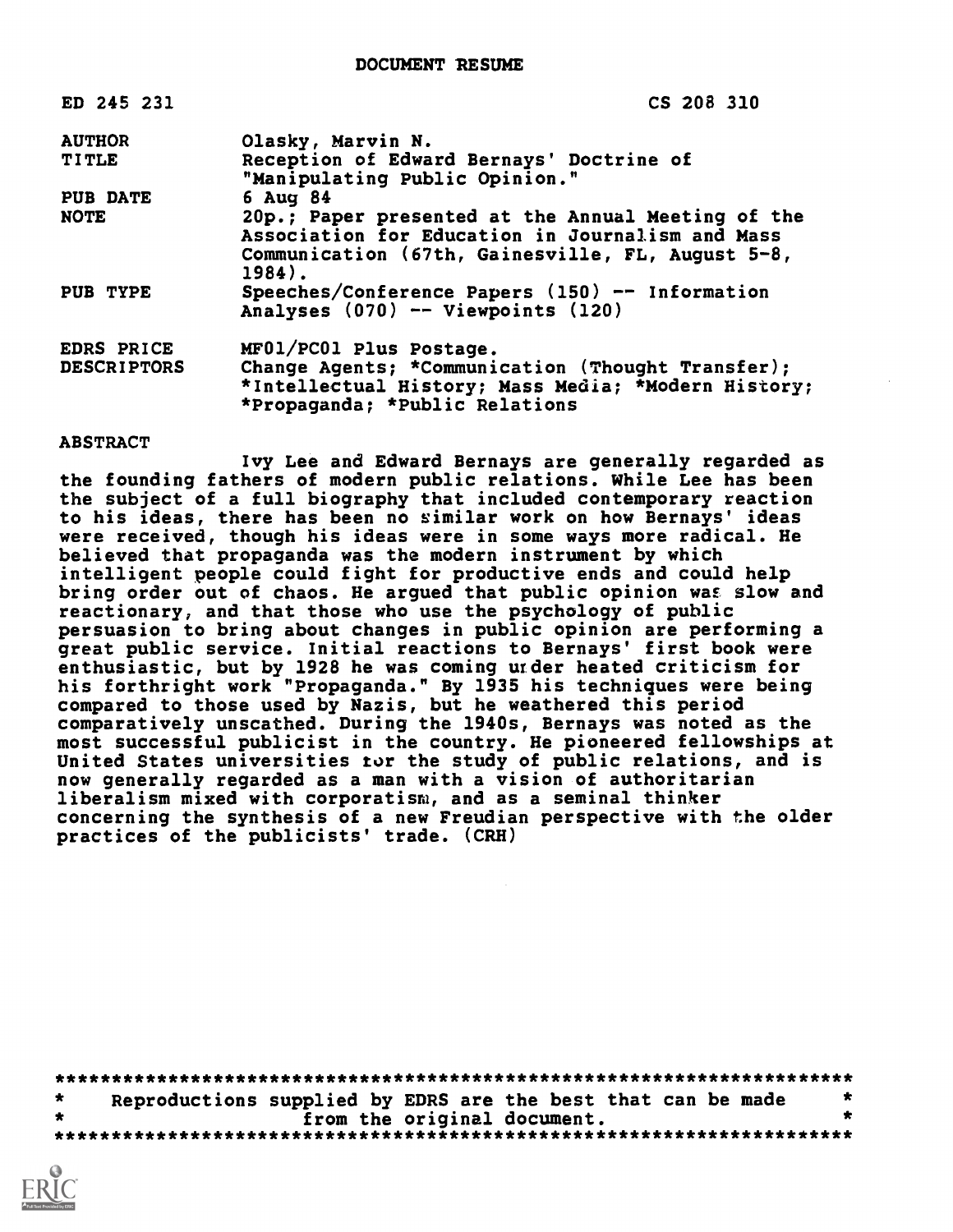U.S. DEPARTMENT OF EDUCATION NATIONAL INSTITUTE OF EDUCATION EDUCATIONAL RESOURCES INFORMATION CENTER (ERIC) XThis document has been reproduced as

received from the person or organization originating it. Minor changes have been made to improve

reproduction quality.

Points of view or opinions stated in this document do not necessarily represent official NIE rneut do not necessary and the control of the control of the control of the control of the control of the control of the control of the control of the control of the control of the control of the control of the control of

PUBLIC RELATIONS DIVISION

 $\epsilon$ 

## RECEPTION OF EDWARD BERNAYS' DOCTRINE OF

`MANIPULATING PUBLIC OPINION'

Dr. Marvin N. Olasky Department of Journalism The University of Texas Austin, Texas 78712 (512) 471-7708.

> "PERMISSION TO REPRODUCE THIS MATERIAL HAS BEEN GRANTED BY

Marvin N. Olasky

TO THE EDUCATIONAL RESOURCES INFORMATION CENTER (ERIC)."

Paper presented to the Public Relations Division Association for Education in Journalism and Mass Communication Annual Convention, University of Florida, Gainesville, Florida August 6, 1984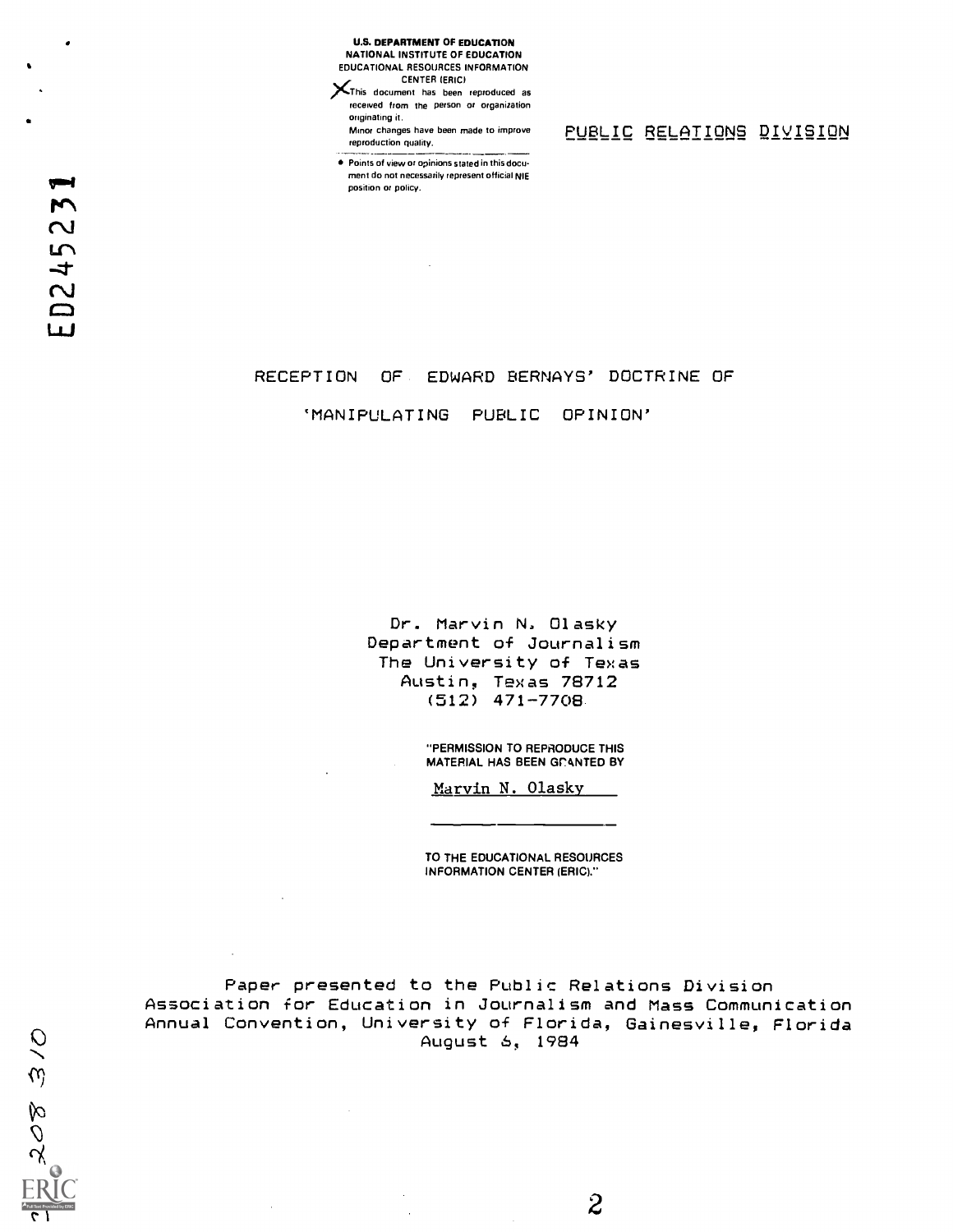## RECEPTION OF EDWARD BERNAYS' DOCTRINE OF `MANIPULATING PUBLIC OPINION'

Ivy Lee and Edward Bernays are generally regarded as the two -fot.nders of modern public relations. While Lee has been the subject of a full-scale biography which covered well both his ideas about public relations and the reaction to those ideas \_Among hi contemporaries, there has been no similar work on how Earnays' thaas were received. Yet in many ways they were more radical than those of Lee. Lee was a reporter turned public relations practitioner; throughout his career, he most often saw his .ole as one of providing news -- sometimes slanted news, but news all the same -- to other reporters for the benefit of his clients. Bernays, however, believed in propaganda, and proclaimed that, "Intelligent men must realize that propaganda is the modern instrument by which they can fight for productive ends and help to bring order out of chaos." He described the public relations practitioner as someone adept at "Manipulating Public Opinion" -- that was the title of an article Bernays wrote for The American Journal of Sociology in 1928 -- and argued that since "public opinion is slow and reactionary," those who use "the psychology of public persuasion... to bring about changes in public opinion" are performing a great public service. <sup>4</sup>

What was the reaction to Bernays' bold equation of "manipulation of the public mind" with the "social purpose" of speeding change and preventing chaos? $\overline{\phantom{a}}$  When he initially



 $\overline{A}$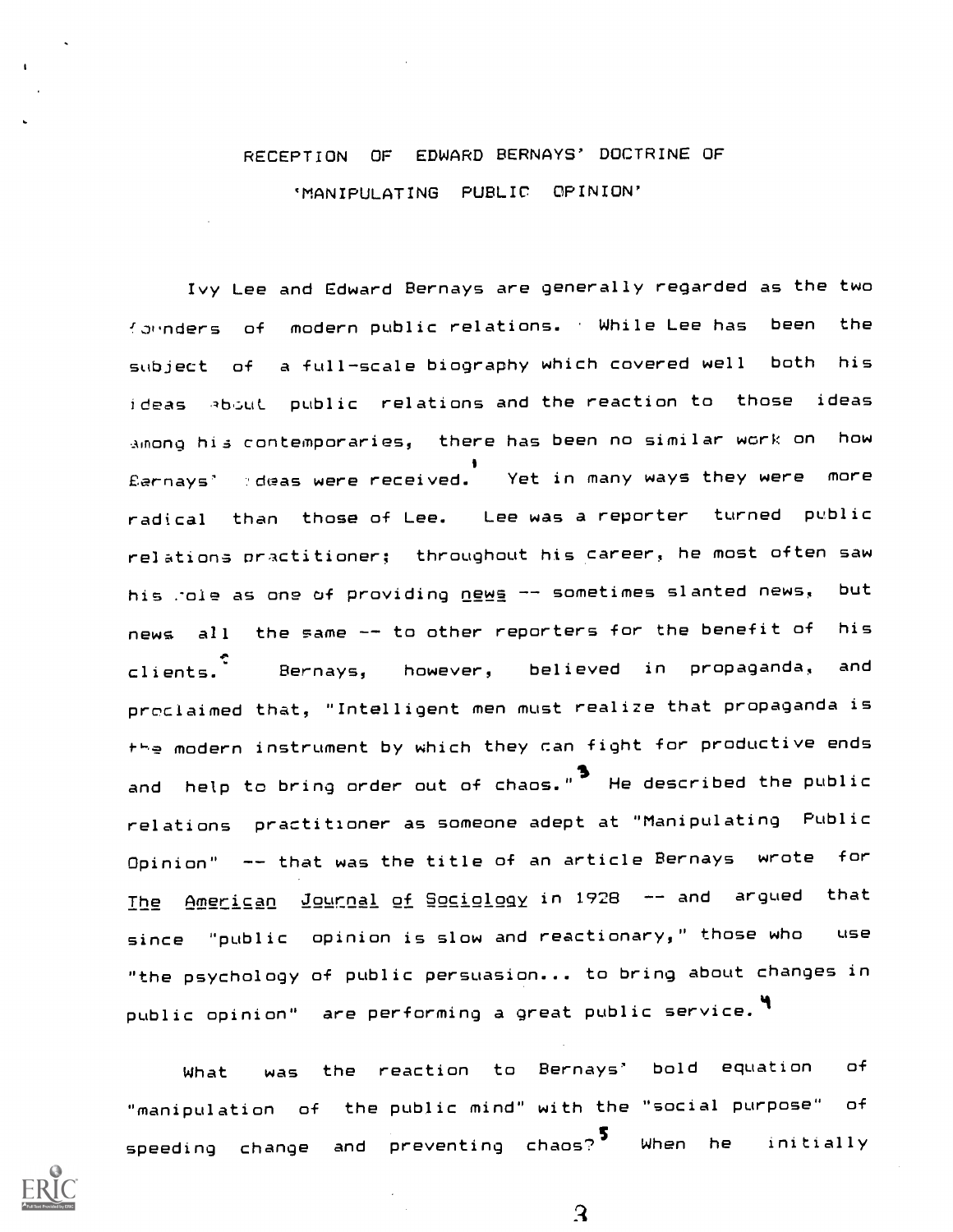proclaimed his doctrine in a 1923 book, Crystallizing Public Opinion, first reactions were enthusiastic. For instance, The Bookman called Crystallizing Public Opinion, "A short but  $r_{\rm eff}$  -rkably clear study. A book that every business man as indeed ever, artist should read." <u>The Dial</u> also noted approvingly that the new book was not just about publicity, for "It is the larger aspects of this activity which concern Mr. Bernays... The book delves into psychology, ethics, salesmanship; it undertakes to show, in effect, how people may be divided into groups, how groups may be reduced to herds." Industry magazines such as the Dry Goods Merchants Trade Journal also took notice: "No book has ever been written before taking up the idea of 'public opinion.'...How to influence an important individual, how to break up a hostile group by influencing a section of it, how to appeal to the entire mass-- these are all problems that every man who is <sup>a</sup> leader in business today has confronting him constantly."<sup>8</sup> S<u>ales</u> Ma<u>nagement</u> commented that Bernays "has written a very interesting book on the influencing of public opinion and the building of good will. When Napoleon said, 'Circumstance? <sup>I</sup> make circumstance,' he expressed very nearly the spirit of the work which must be done by a man who influences public opinion." <sup>4</sup>

At the end of some articles, though, a quizzical note often appeared. The Survey noted with perhaps loaded vocabulary, "Mr. Bernays writes frankly of the processes by which the herd instincts are exploited in the instincts of a new and far-ranging salesmanship." The Dial had a line, "And with herds to play with, what may not the shepherd accomplish?" Ernest Gruening,

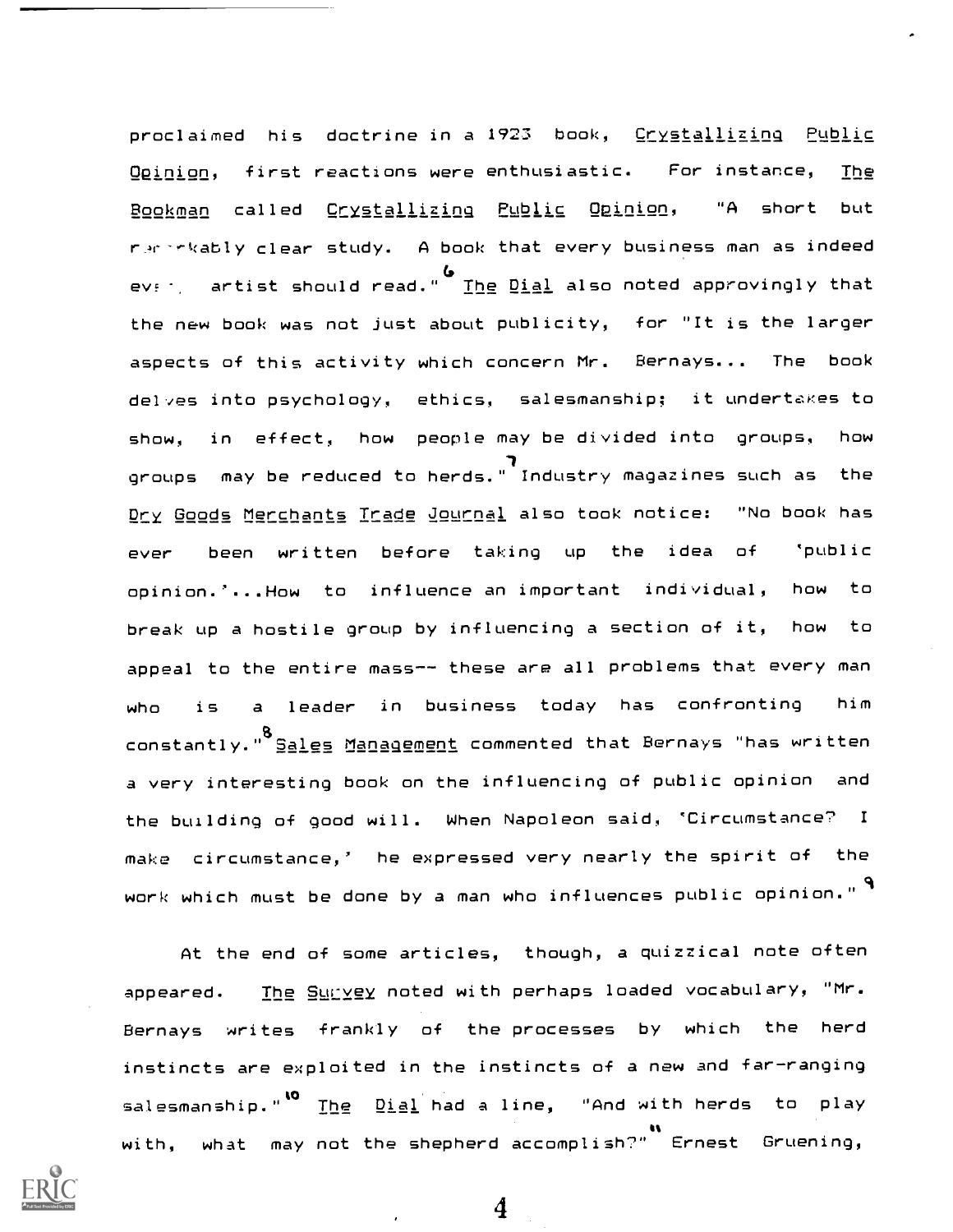later to become a senator from Alaska, wrote in a <sup>1924</sup> review that,

This new sublimation is in response to an obvious need. Mr. Bernays points out that ...'perhaps the most<br>cionificant, socily, political, and industrial fact significant soci  $l$ , political, and industrial about the present century is the increased attention<br>anidate public epicion ' especially by ment and paid to public opinion,' especially by men organizations whose attitude not long ago would have been 'the public be damned.' Significant, no doubt. But, considering the nature of this attention, is it<br>cause for rejoicing? Will the final result be greatly Will the final result be greatly different for <sup>a</sup> public which, while it no longer tolerates being 'damned,' guilelessly permits itself to be 'bunked'? Is seduction preferable to ravishment?...<br>Number of the matter more rosily. His Mr. Bernays views the matter more rosily. conclusion is that the public relations counsel is destined to fulfill his highest usefulness to society 'in the creation of a public conscience.' Not only may one doubt that the glorified press agent will fulfill this destiny, but that <sup>a</sup> public conscience thus  $"created"$  would be useful or desirable. $@$ 

There was evident concern about the potential power of the public relations practitioner.

Such criticism became more heated after Bernays' publication in <sup>1928</sup> of his forthright book Propaganda, with its clear leanings toward subtly authoritarian "democracy." The reviewer in Critic and Guide, for instance, commented sarcastically about Bernays' "apparent-- or well-assumed-- sincere belief that he is doing some useful work" with "some real social value..." Henry Pringle's solid article, "Mass Psychologist," in a 1932 issue of The American Mercury, showed thorough understanding of the implications of the aradigm; Pringle wrote that compared to Bernays, "Theodore Dreiser is a starry-eyed idealist. Eddie is a stern realist who operates on the demonstrable theory that men in <sup>a</sup> democracy are sheep waiting to be led to the slaughter."



 $\overline{5}$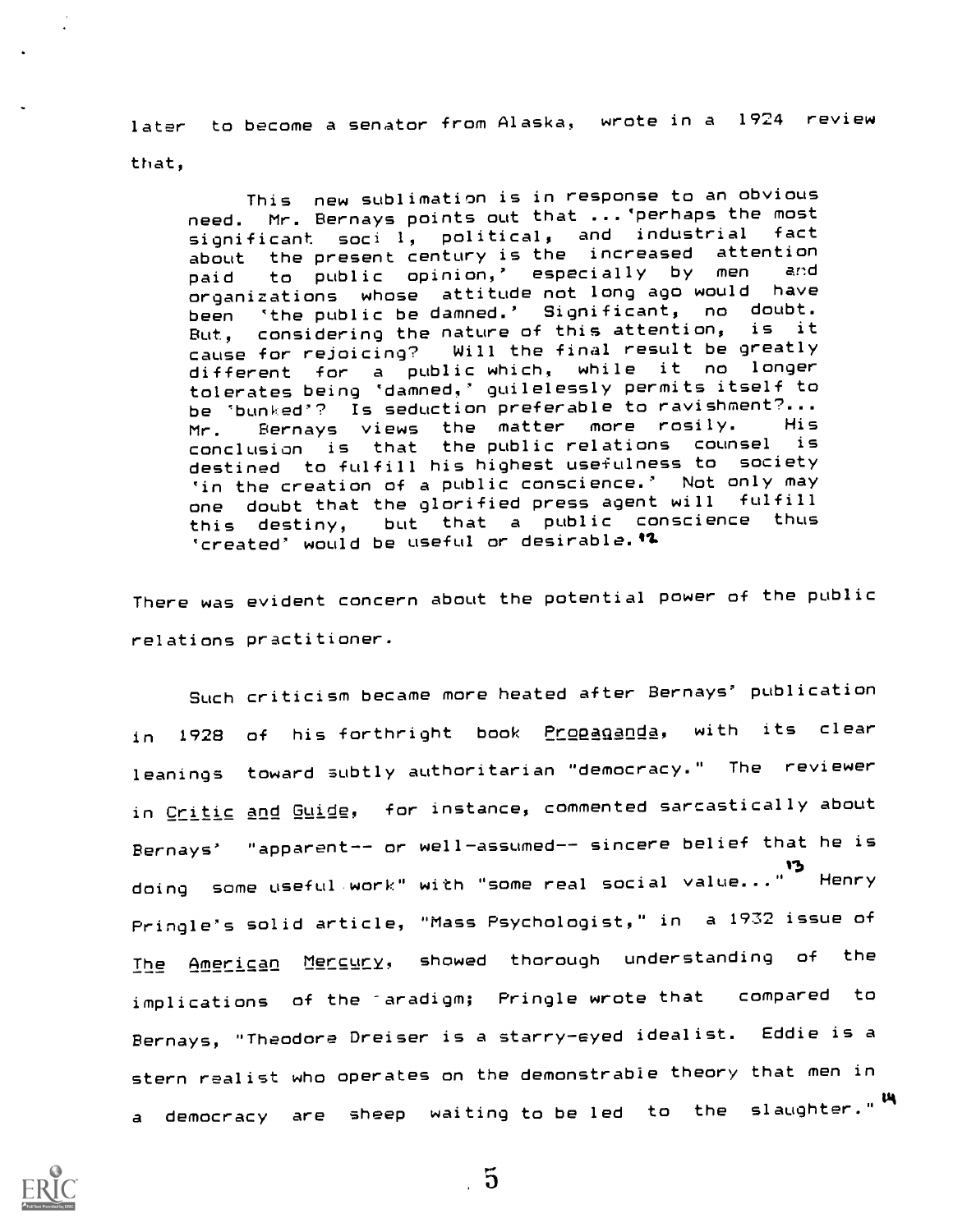Inguiry magazine critiqued Propaganda in 1929 with the suggestion "that we should be a whole lot better of if all propaganda were offered undisguised-- that is, with full revelation of the IS promoting interests." Leon Whipple, in The Survey of 1929, wrote

of Bernays' apparent belief:

that somebody 'who understands the mental processes and social patterns of the masses' should manipulate these controls so that people can know what to believe or buy. Society is too complex and folks too dumb to find out themselves. The counsel steps in to help-- at<br>a price. He rides here in a world of 'high-spotting,' He rides here in a world of 'high-spotting,' fashion-making, window-dressing, blind instincts, and artificial habits, where events are created to make news, and indirection is the watch-word... The book is worth reading, for the Herr Doktor gives an almost metaphysical exposition of his creed...The general idea is to control every approach to the public mind so we get the desired impression, often unconsciously. $\boldsymbol{\mathsf{W}}$ 

The implications of Bernays' new public relations paradigm began to alarm some political, academic, and religious observers during the 1930's, as concern about the political effects of mass manipulation (especially during economic downturn) became more widespread. For instance, in a 1934 letter to President Roosevelt, Justice Felix Frankfurter referred to Bernays and Ivy Lee as "professional poisoners of the public mind," exploiters of foolishness, fanaticism and self-inter"est. Sociologist E.T. Hiller discussed Bernays' work and argued that "such widespread efforts to manipulate opinion constitute a financial burden, a perversion of intellectual candor, and a menace to political la sanity." The Michigan Christian Advocate noted that "there is danger in discovery of the mass mind" as advanced by Bernays."9 The journalists were most consistent in their criticism conderning the effect or Bernaysian manipulation on accurate



 $6 \overline{6}$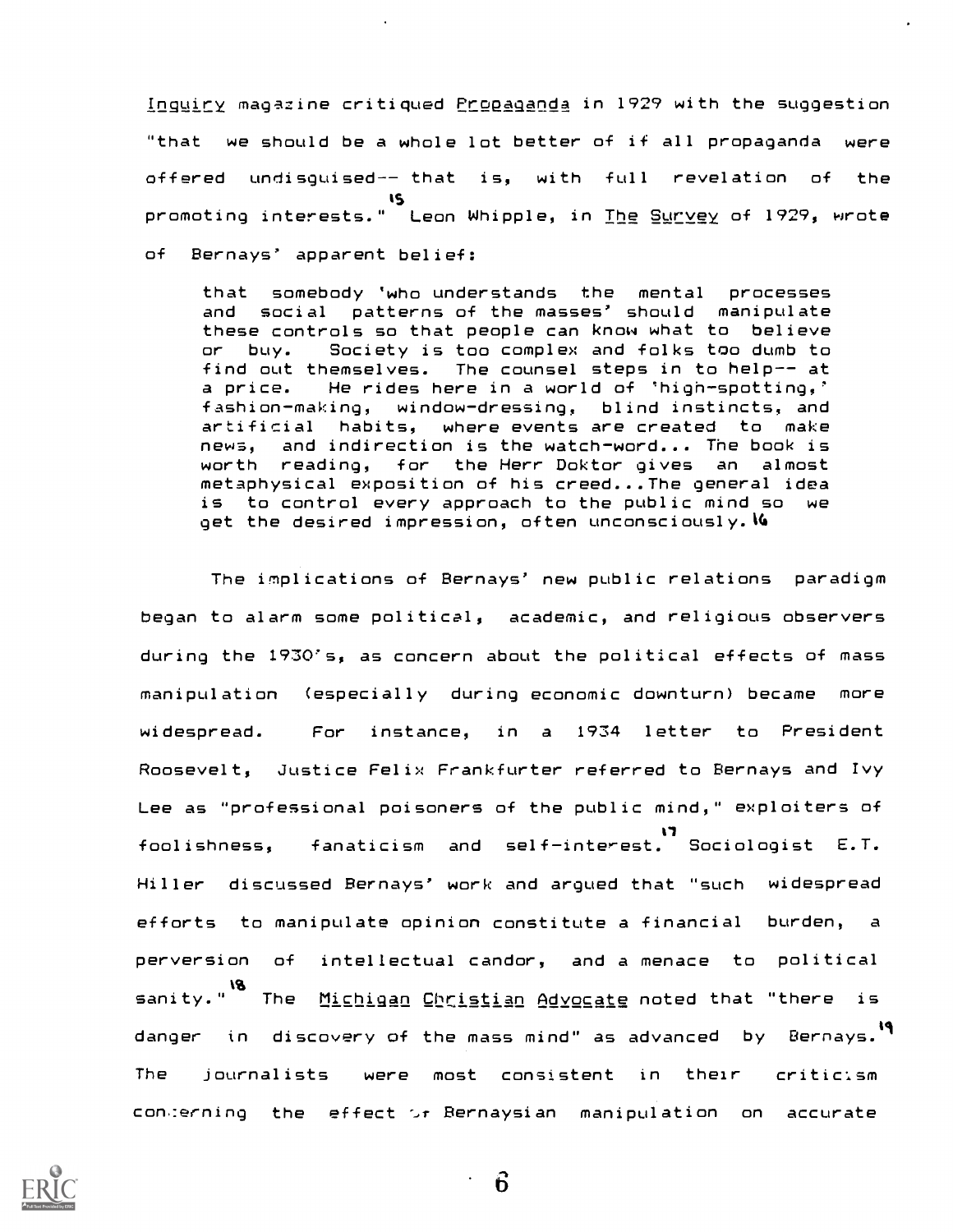information flow. Their perspective is well represented by frequent, sarcastic editorials in Editor & Publisher criticizing Bernays'"new and higher ethics" and his "synthetic news  $\frac{1}{20}$ creations." In 1930, for instance, Editor & Publisher complained that Bernays' method is "to manipulate mass psychology and influence trade by propaganda ,so artfully insinuated into public consciousness that the victim does not realize that an unseen 21 hand is leading him by the nose." It was the apparent dishonesty of Bernays' approach that rankled, the editorials repeatedly stressed. In 1933. readers were told that Bernays tries "to sanctify propaganda as 'a vital social force.' But it is the same old dope... describing the technique of twisting the public nose in any direction desired." Editor Marlen Pew called Bernays "my pick as the young Machiavelli of our time." $25$ 

A certain amount of economic jealousy was evident here, of course. Newspapers prospered largely by selling advertising space, and there had long been concerns among publishers that the free publicity which businesses might gain through public relations ingenuity would cut into revenues. When Editor & Publisher labelled Bernays "the most modern, smoothest, highest paid and most effective of all the expert tribe of propagandists and spacegrabbers," <sup>14</sup> we are clearly seeing the newspaper establishment reacting as an institution with monetary interests of its own. But both principal and principle were at stake here. Bernays' pride in "manipulating public opinion" was diametrically opposed to the newspaperman's traditional (although perhaps naive) faith in reporting "what happens" and letting reaaers sort

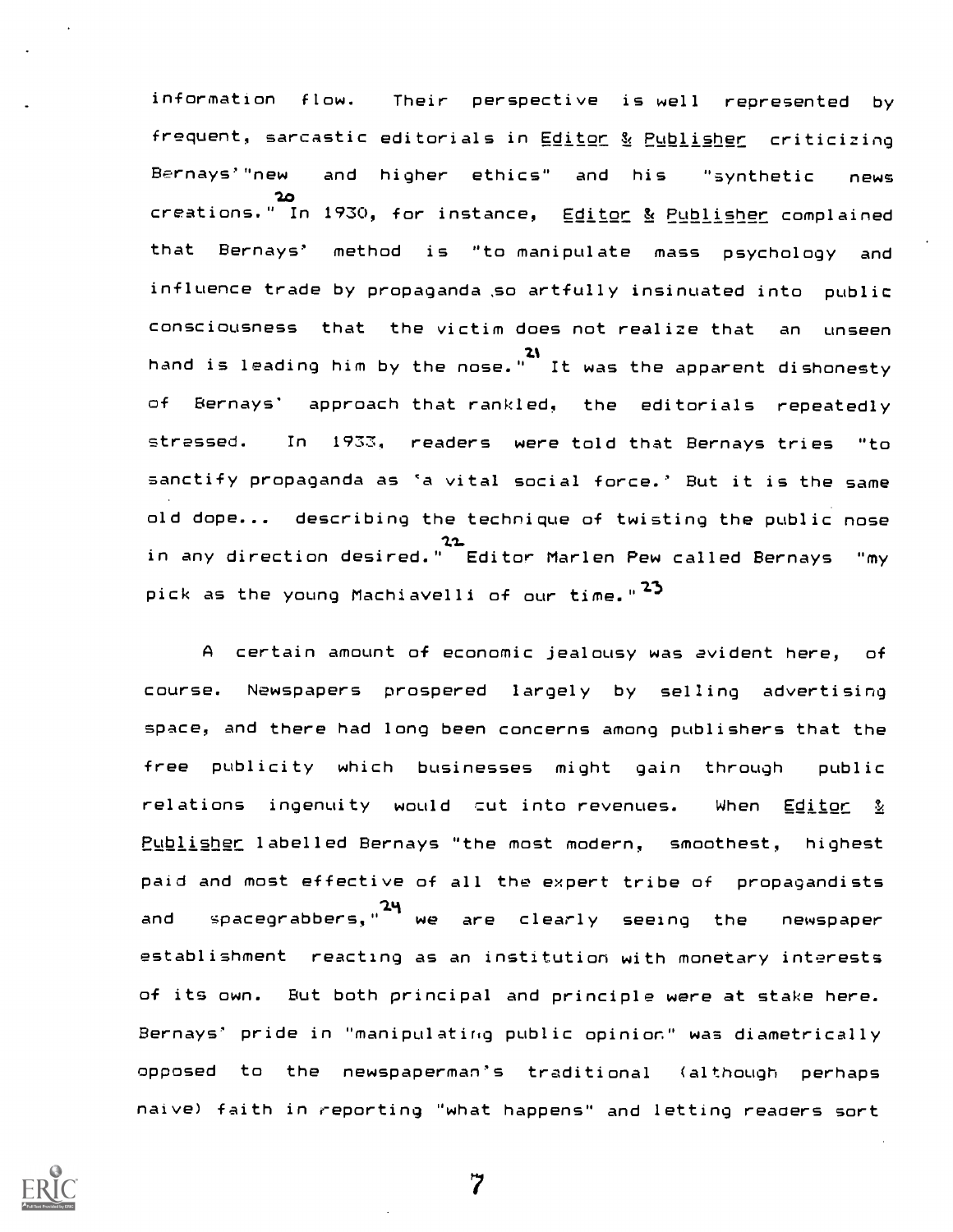out the consequences. This larger question was never far beneath the surface of those frequent Editor & Publisher editorials: What happens to reportage based on the excitement of unpredictable events and free will at work, when more and more front page material happens not because of individual will but due to group 25 pre-planning?

Bernays' own public relations also tended to suffer when comparisons were made between his techniques and those of the Nazis. One book in 1934, for instance, criticized the techniques of propaganda "carried to perfection by the Lord Northcliffes in wartime England, the Edward Bernays in industrial America, and V. the Dr. Goebbels in fascist Germany." Barrons linked American and German-style public relations in 1935 when it noted that, "Hitler, by making what Bernays calls 'Devils' for the German masses to look down upon, has aroused the acclaim of the more 27 easily swayed masses." A 1934 article by Abraham H. Cohen in Opinion noted that Bernays had written a preface to a book on public opinion and commented, "Now that the art of Ivy Lee and Edward Bernays has been reduced to a science, and is receiving the attention of the Universities, we may soon look to a new crop of manipulators of the public will. Who knows, but that a new American Goebbels...is now pouring over this book."<sup>78</sup> Bernays himself added some gasoline to this fire when he argued, as did Goebbels, for the necessity of strong men, human gods, to emerge as influencers of public opinion; for instance, in a speech to the Financial Advertisers Association in 1935, Bernays said that the main answer to financial problems is "to acquire an entire

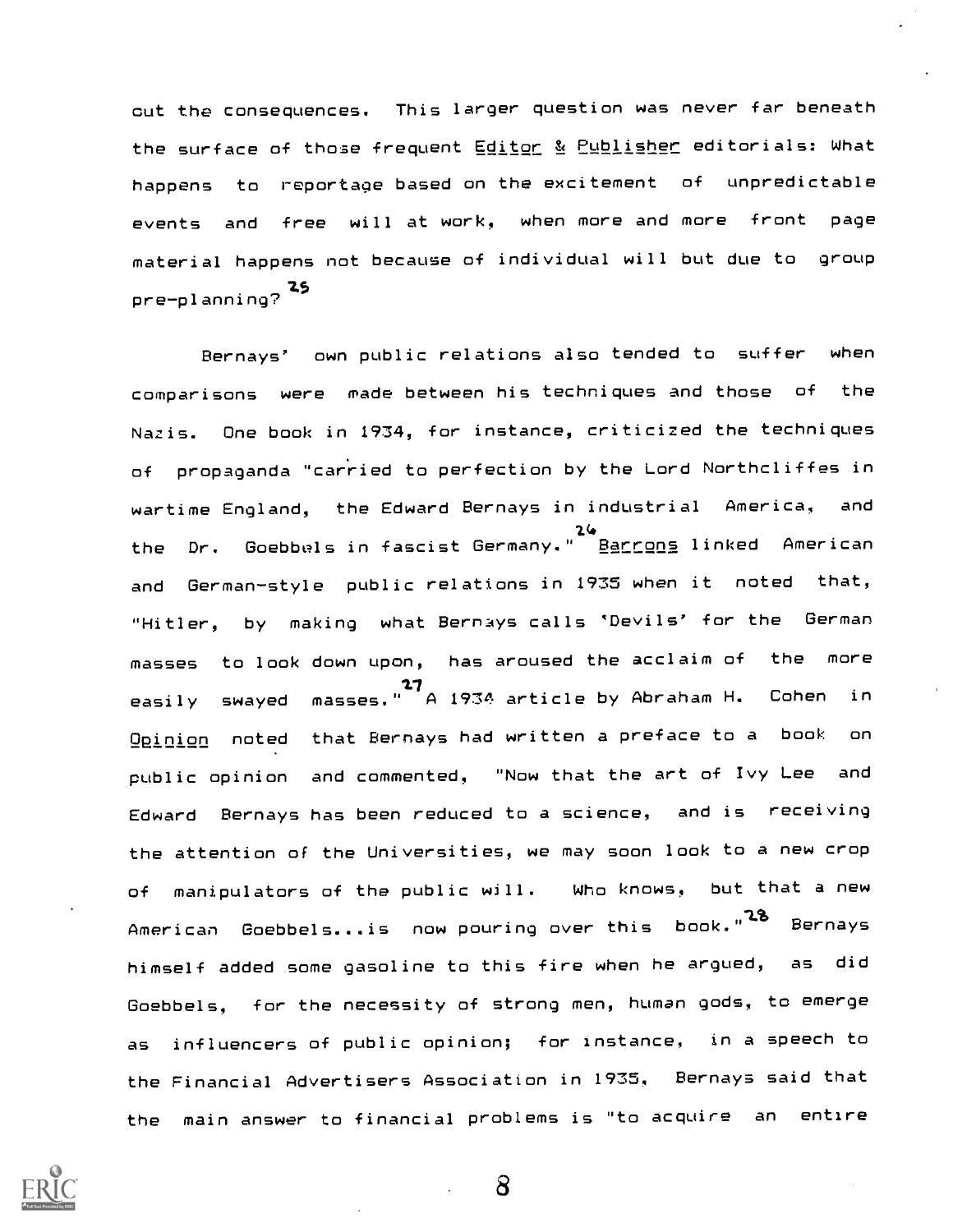new set of outstanding human living symbols that will hold public confidence...Publicists, economists, leaders in research, the heads of great educational institutions can and should be made the human symbols to bring new faith and strength." Journalists compared statements of that sort by Bernays to the thoughts of Goebbels or, alternately, Stalin. But Bernays was able always to escape criticism of that kind. He escaped much less scathed than one might expect.

Bernays was able to overcome criticism partly because there was, for many, little arguing with success. Life in 1933 noted that "...at <sup>1</sup> Wall St., there is Edw. L. Bernays, nephew of Sigmund Freud, who has probably made more money out of applied psycho-analysis than all Vienna ever saw."<sup>9</sup>The <u>Bulletin of the</u> Financial Advertisers Association examined profit figures in 1935 and then called Bernays "the outstanding counsel on public relations in the United States today, a profession he was largely <sup>11</sup> instrumental in creating." Business Week in 1937, noted that Bernays was able to understand "the mass mind, to reduce its workings to a scientific formula, to motivate its reactions." His ample retainer was a bargain because "He finds a direct way 11 to mass minds through group leaders." Bernays' style was also appealing, as <u>The Commentator</u> in 1938 noted: "Our striped- pants press agents of today don't brashly crash editorial gates. Their methods are more subtle. Edward Bernays, one of the most successful of the craft, can talk to his clients about human psychology with an expansiveness that would convince you of what he is, the nephew of Sigmund Freud; when he comes back for an



 $\overline{9}$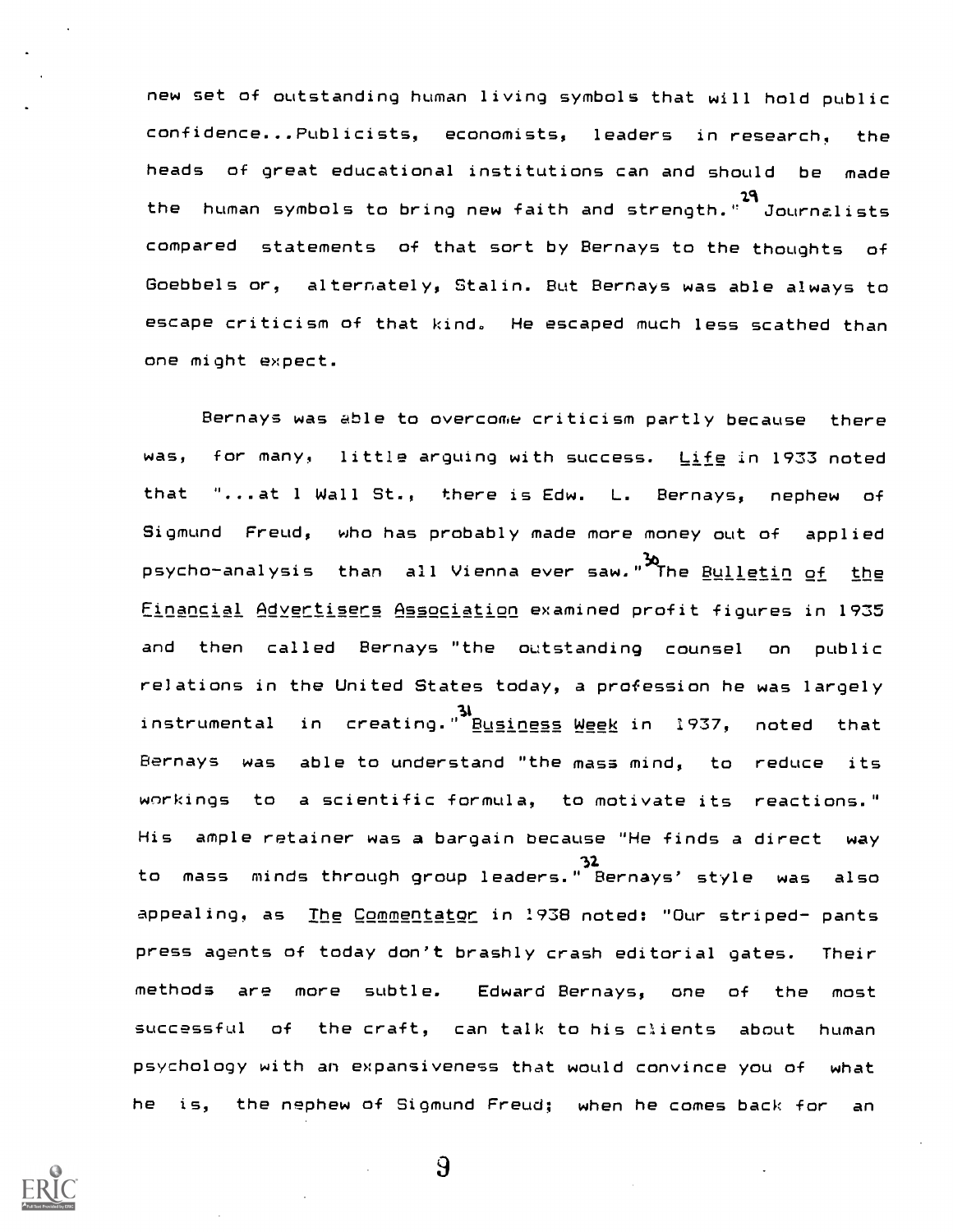encore you're puzzled as to whether or not he isn't Freud's uncle." $33$ 

Comments of those sorts are based on human toleration, but not professional admiration. The latter began to come to Bernays not just because he was successful, but because some saw him as successful in socially useful ways which contributed to the holding back of chaos. For instance, an important book of the late 1970's, Business Finds its Voice, noted that large organizations, seeking to overcome popular Depression antipathy, had needed new public relations methods to survive in order to perform their socially constructive activities. Bernays had found the secret: Far better "to implant an idea in <sup>a</sup> group leader's mind and let him spread it than to write up an idea and send it to the papers as a release, in the old-fashioned way..."34 Newsweek was attracted by the hiddenness of persuasion: "One of Bernays' favorite symbols is the iceberg: What you see is big, but what you don't see is a lot bigger. Like the iceberg, much of Bernays' own work is invisible." Also some highly-specialized publications caught on to the usefulness of the new methods and praised them; for instance, an article in Etude, a musicians' magazine, called Bernays, "one of the most distinctive human products of our modern and highly complicated age... Press agents, or their equivalent, had existed since the early days of recorded history, but here was a new type, a scientist, applying all the latest discoveries in the social sciences to his task of gaining acceptance from the public for his client's products, enterprises and ideas." <sup>36</sup>

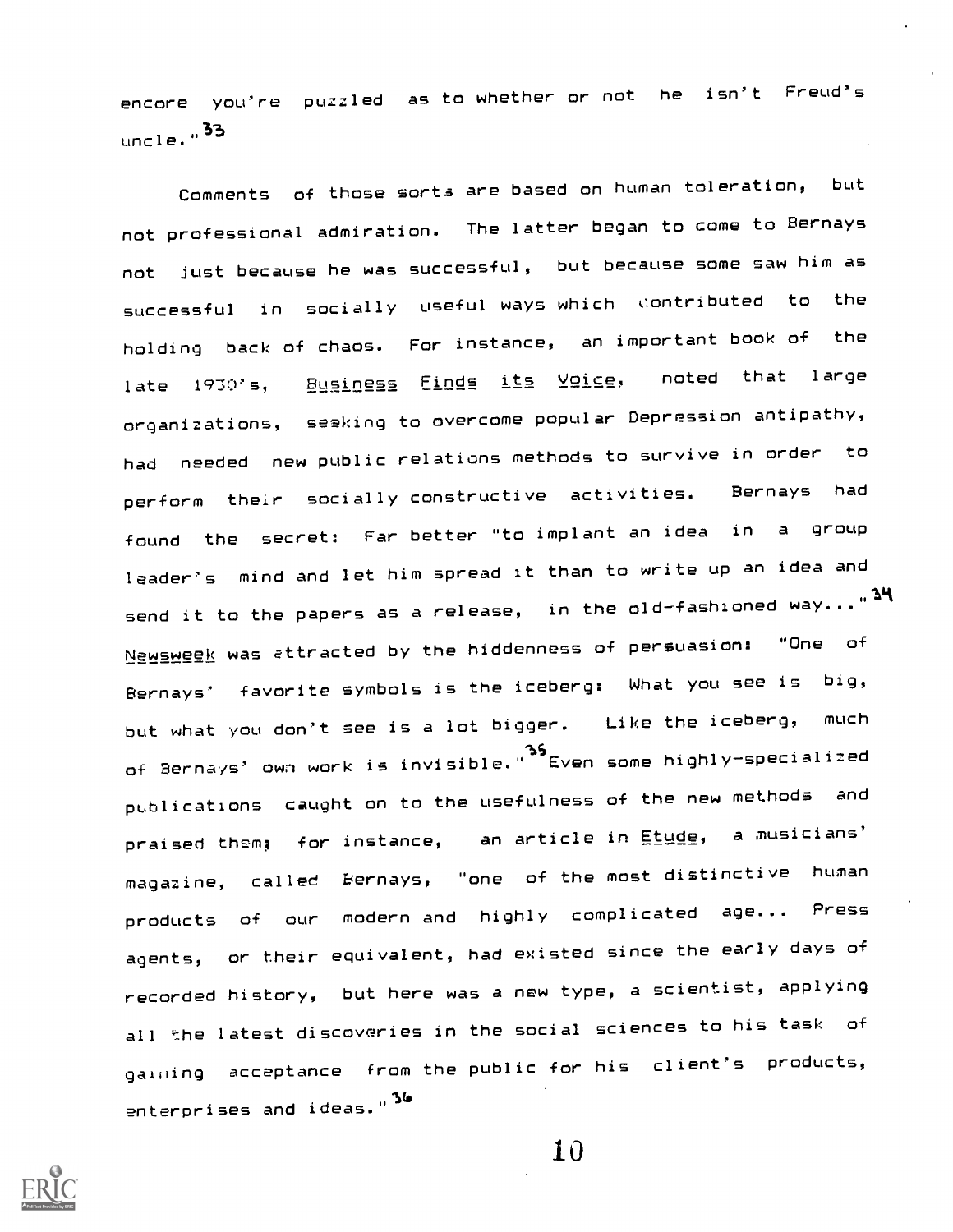By the 1940s, according to Current Biography of 1942, Bernays had become "United States Publicist no. 1, head of a profession which he built up, publicized, and and named: counsel 17 on public relations." Historians were labeling Bernays "the ablest public relations man." By then, Bernays was moving to cement his approach by establishing it in colleges and universities. He had been the first to teach a university course on public relations (at New York University in 1923); he had written books and would write textbooks used in classrooms, and would develop the history of public relations which other textbooks would use in writing their own chapters on tradition and method; but he went one step further, as an Advertising Age article indicated: "Bernays, often called 'U.S. Publicist No. 1,' has not only developed a far more profound concept of public relations, but has pioneered in establishing fellowships at American universities to carry forward the study of public relations. ...It is Mr. Bernays' hope that from the studies of the men and women holding these fellowships will come 'a body of interpretative material which will help orient public relations thinking of the men in charge of our destinies in the postwar period.'"<sup>39</sup>

Bernays' understanding of the importance of seizing the academies was another way in which he differed from Ivy Lee and some other early twentieth century public relations practitioners. Most of Bernays' peers were essentially nineteenth century journalists intent on pleasing their clients through adept use of the traditional, decentralized channels of

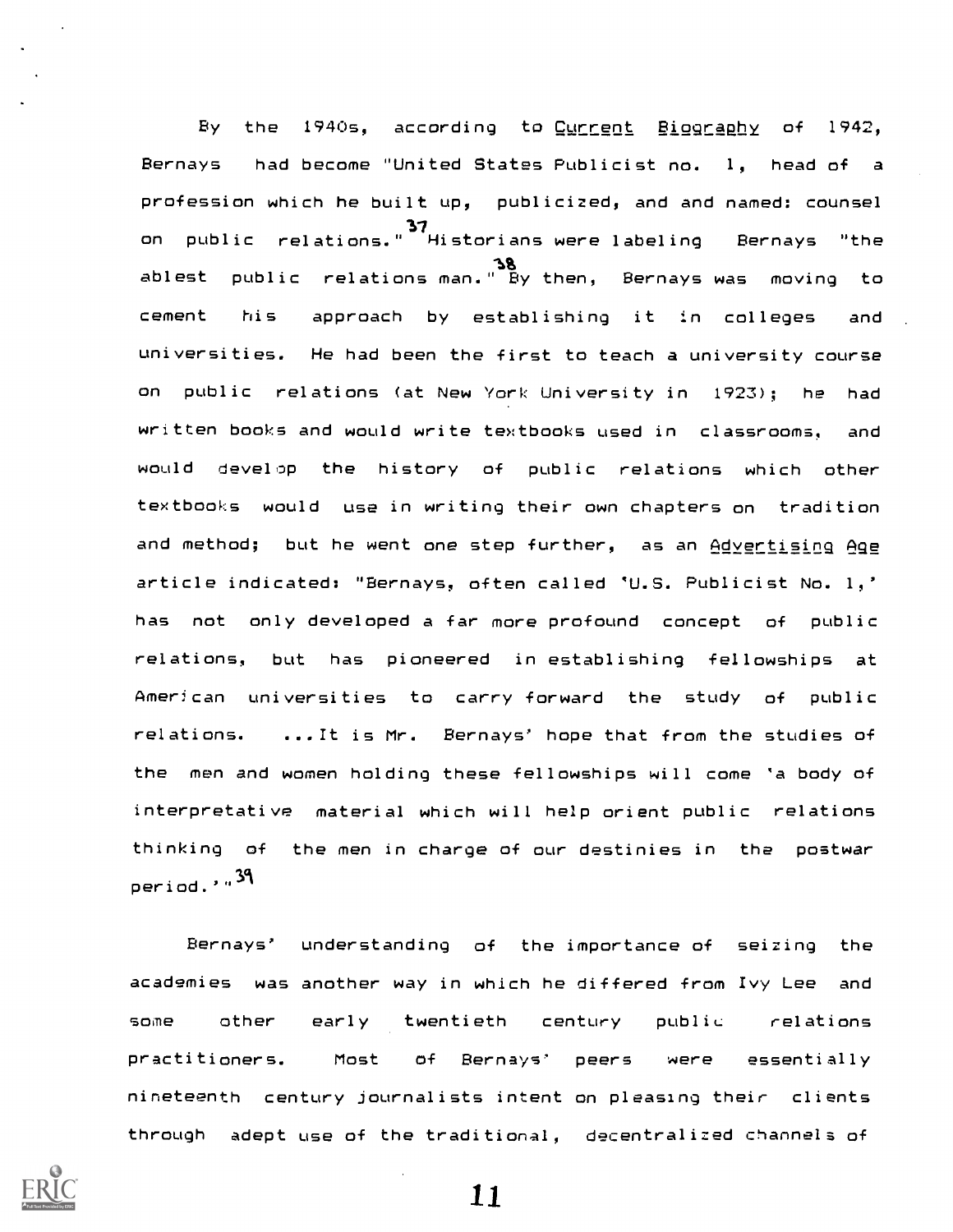communication. Bernays, however, anticipated greater centralization in government and media, and the consequent growth of a new bureaucracy. He advocated governmental licensing of public relations counselors, or at the least a set pattern of formal, university training befitting those who would form <sup>a</sup> latter-day mandarin class. Bernays also tried to enlist proponents of greater economic centralization in his public relations planning. One common misapprehension concerning Bernays was the idea that he was trying to hide his techniques and abilities from liberal critics. To the contrary, Bernays was one of the first to realize fully that American twentieth century liberalism would increasingly be based on social control posing as democracy, and would be desperate to learn all the opportunities for social control that it could. Thus his 1928 article in The American Journal of Sociology. Thus his candor in Progaganda. 40

Later, the association of Bernays and twentieth century liberalism became even clearer. The series of full-page advertisements during 1944 in The Nation and The New Regublic, which Bernays paid for and later issued as a book entitled Plain Talk to Liberals, shows the degree of similarity between Bernays and the left on the importance to "democracy" of economic planning and social control; a short book Bernays published in 1945, Take Your Place at the Peace Table, was a clear appeal for a form of mild corporate socialism. M Professor Pitman Potter, reviewing the latter book in the American Political Science Review, noted with some puzzlement that the book was "a mixture

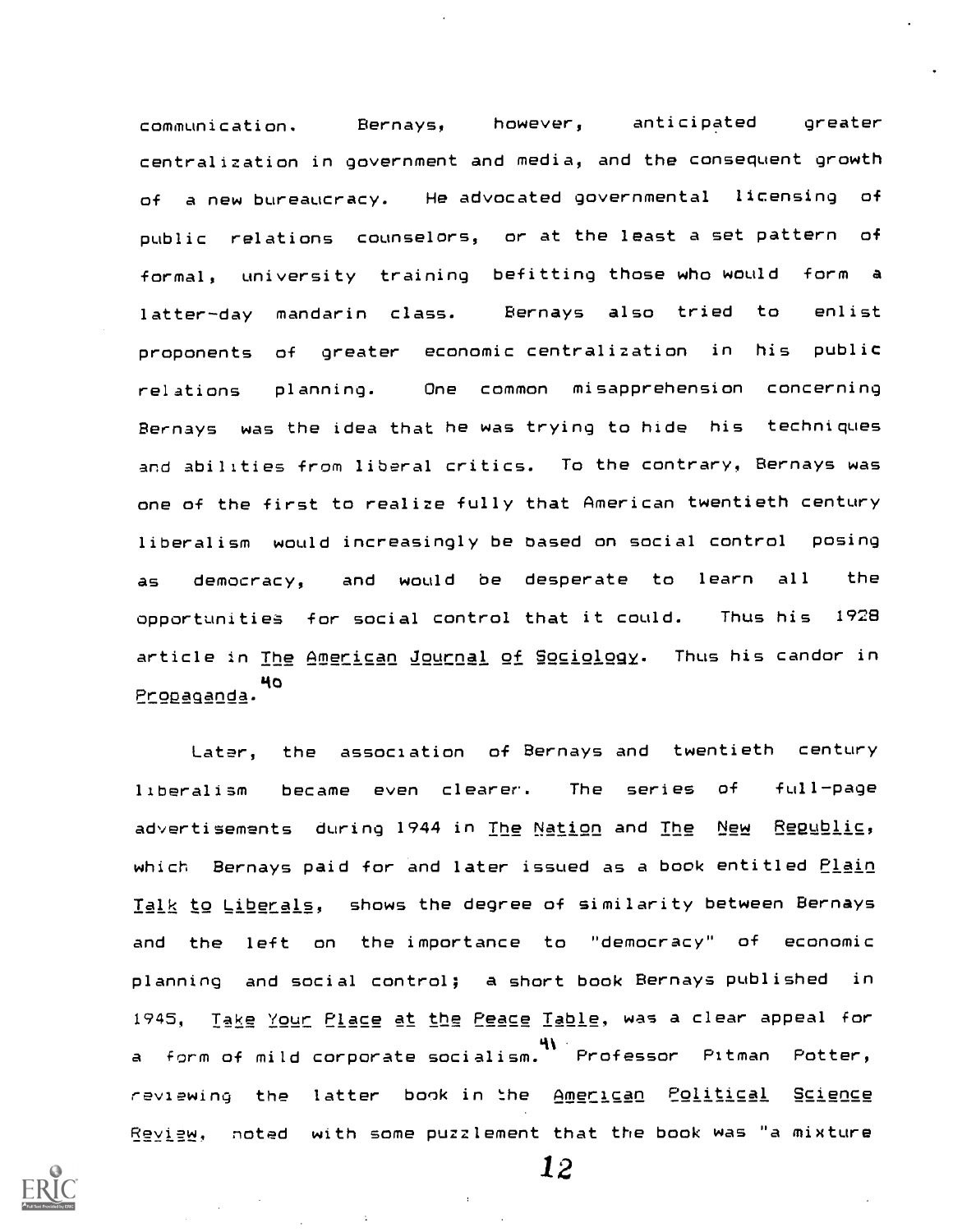of honest liberalism and incipient cynical fascism." But that mixture was exactly what Bernays believed to be essential, given his understanding of the failure of nineteenth century liberalism, and the twentieth century "necessity" of uniting liberalism with social control to avoid chaos.

Potter made much sense in his specific criticisms. He noted that in Bernays' writing, "There is much talk of the individual common man and open discussion and truth and accuracy, but much more of molding public opinion by various tools and weapons and plans and strategies, of swaying individuals and masses by powerful techniques of persuasion, by the tested skills and practices of the professional public relations expert.'" Potter spotted the apparent contradiction in Bernays on one page warning the reader that he was about to be duped, and on the next page providing specific instructions concerning the most effective ways of duping others. Potter observed the way that, for Bernays, means were subsidiary to ends: "If inaccuracy is to be abjured, it is-- as far as we are told-- only because it may provoke mistrust and loss of interest." Potter also noted that those means had been given a trial since the time when Bernays initially espoused them: "The author presumably intends only welfare and happiness for humanity, but his methods are largely identical with those portrayed in Chapters VI and XI of Mein Kampf." <sup>43</sup>

What Potter did not understand, though, is that the contradictions apparent to <sup>a</sup> classically-trained political

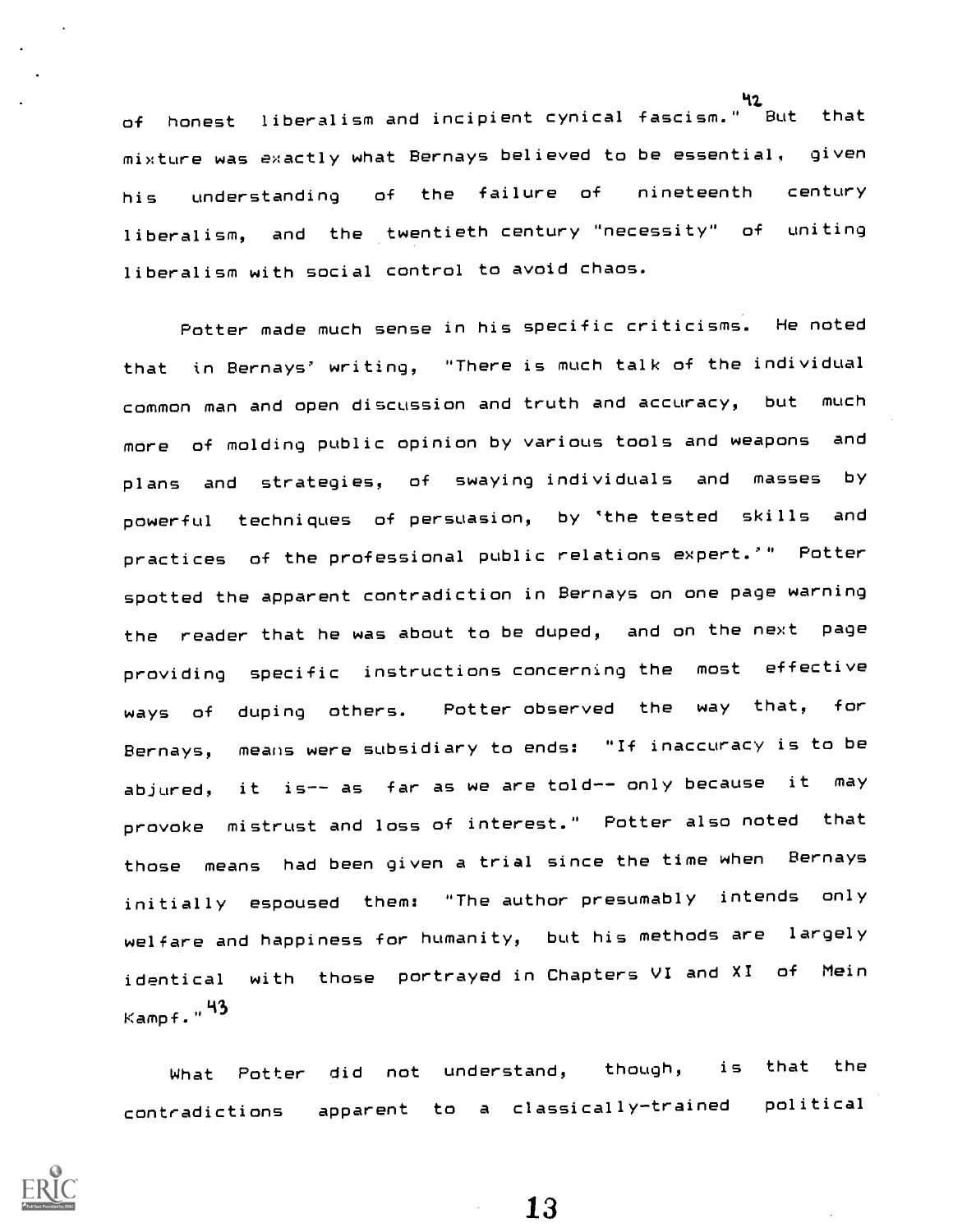scientist formed <sup>a</sup> seamless web in the new world of public relations that Bernays was proposing. If the "individual common man" has no real individuality, as Bernays argued in Propaganda -- only "rubber stamping" by one propagandist or another, then one more duping does no harm to individual souls. And if Hitler had hit upon the techniques and used them for evil purposes, then that would be all the more reason-- given the inevitability  $a^*$ these techniques being put into use and the inability of men to resist them-- for those hoping to avoid chaos to rush the techniques into use before evil could turn them into a triumph of fire.<sup>44</sup>

Some recollections of intellectuals of that era give the political flavor of Bernays' ordinary discourse. Fulton Oursler describes meeting Bernays at a dinner party and perceiving him "A wily fellow, forever enchanted with his own skills... trying to apply the doctrines of his uncle, Sigmund Freud, to control the thinking of masses of people in behalf of big business, while advocating a kind of mild socialism of his own." <sup>45</sup>John T. Flynn, writing in The Atlantic in 1932, caught this when he wrote that "Bernays is a philosopher, not a mere business man... Unlike his distinguished uncle, he is not known as <sup>a</sup> practicing psychoanalyst, but he is a psychoanalyst Just the same, for he deals with the science of unconscious mental processes. His business is to treat unconscious mental acts by conscious ones. The great Viennese doctor is interested in releasing the pent-up libido of the individual; his American nephew is engaged in releasing (and directing) the suppressed desires of the crowd.



14

 $\mathcal{L}$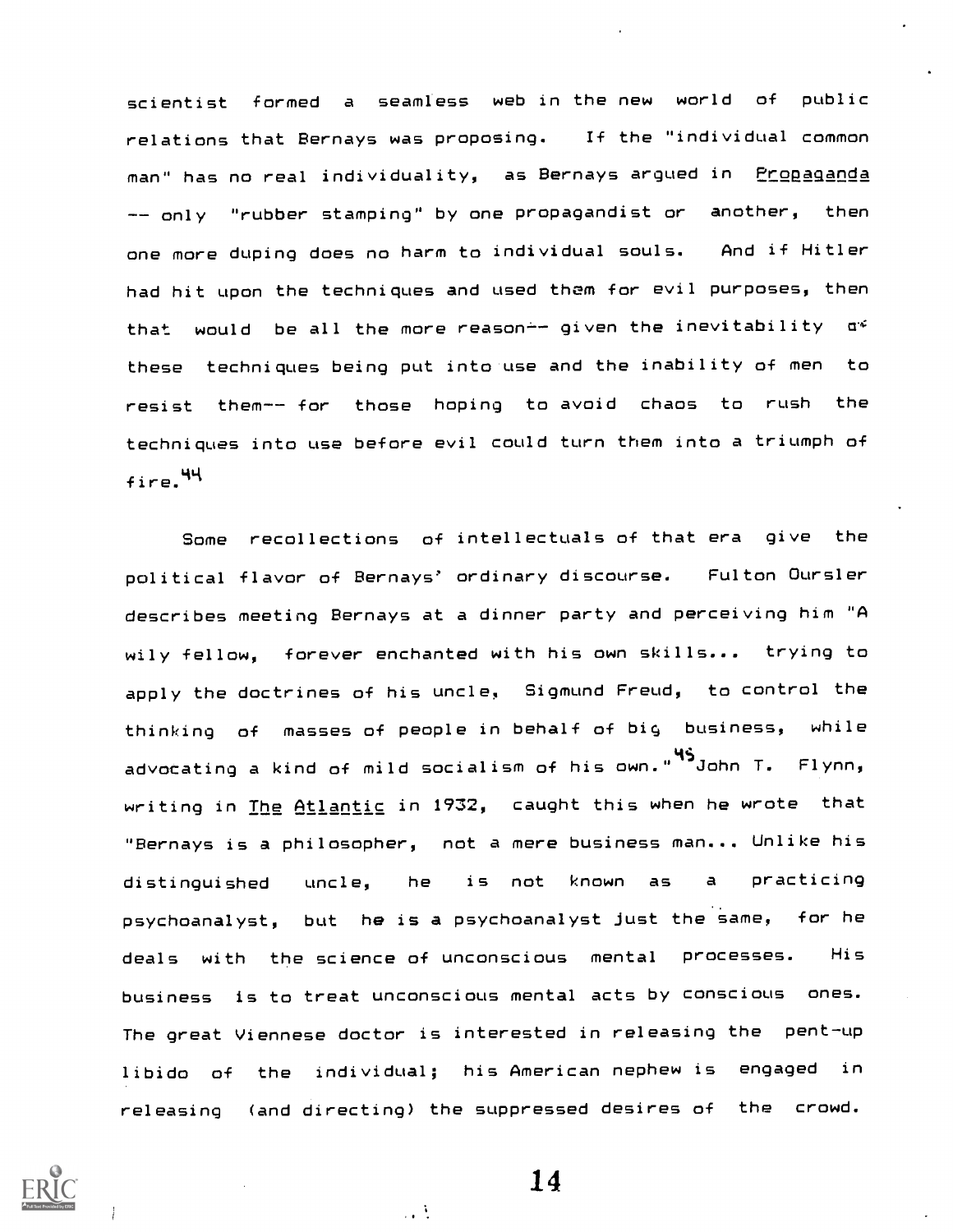CBernays] is none the less a philosopher because he does not wear side whiskers and drone in solemn and abstruse dullness, or because he has devised a wav of running his philosophy through a meter and sending bills for the service." 46

Flynn also spotted Bernays' primary interest in popularizing his ideas in order to achieve real power, not wealth or status or even perceived power. Ater a few critical paragraphs concerning Bernays' financial connections, Flynn wrote, "In spite of all this, it must be said that Bernays remains singularly free from swank and make-up. Small of stature, careless in his dress, not always even newly shaved, he resembles rather a diminutive, absent-minded professor than the alert business man. What is more, he is utterly without pasture when he talks about his profession. He offers no hypocritical explanations about the purposes behind his campaigns; he considers them quite proper..." <sup>47</sup> That was Bernays' style throughout his career: Throughout, Bernays stuck to his belief that the job of the public relations counsel was to produce socially useful propaganda.

Bernays, in other words, impressed some of the social thinkers of the 1920's and the 1930's because he seemed to be a fascinating man of ideas as well as practice. This trait has been particularly appealing to those social historians who have examined 'thoroughly the impact of public relations thinking on the general culture. J.A.R. Pimlott, in Public Relations and American Democracy, 1951, argued that Bernays' writing "stood alone among works dealing specifically with public relations in having exerted any influence outside the narrow public relations



 $\frac{15}{2}$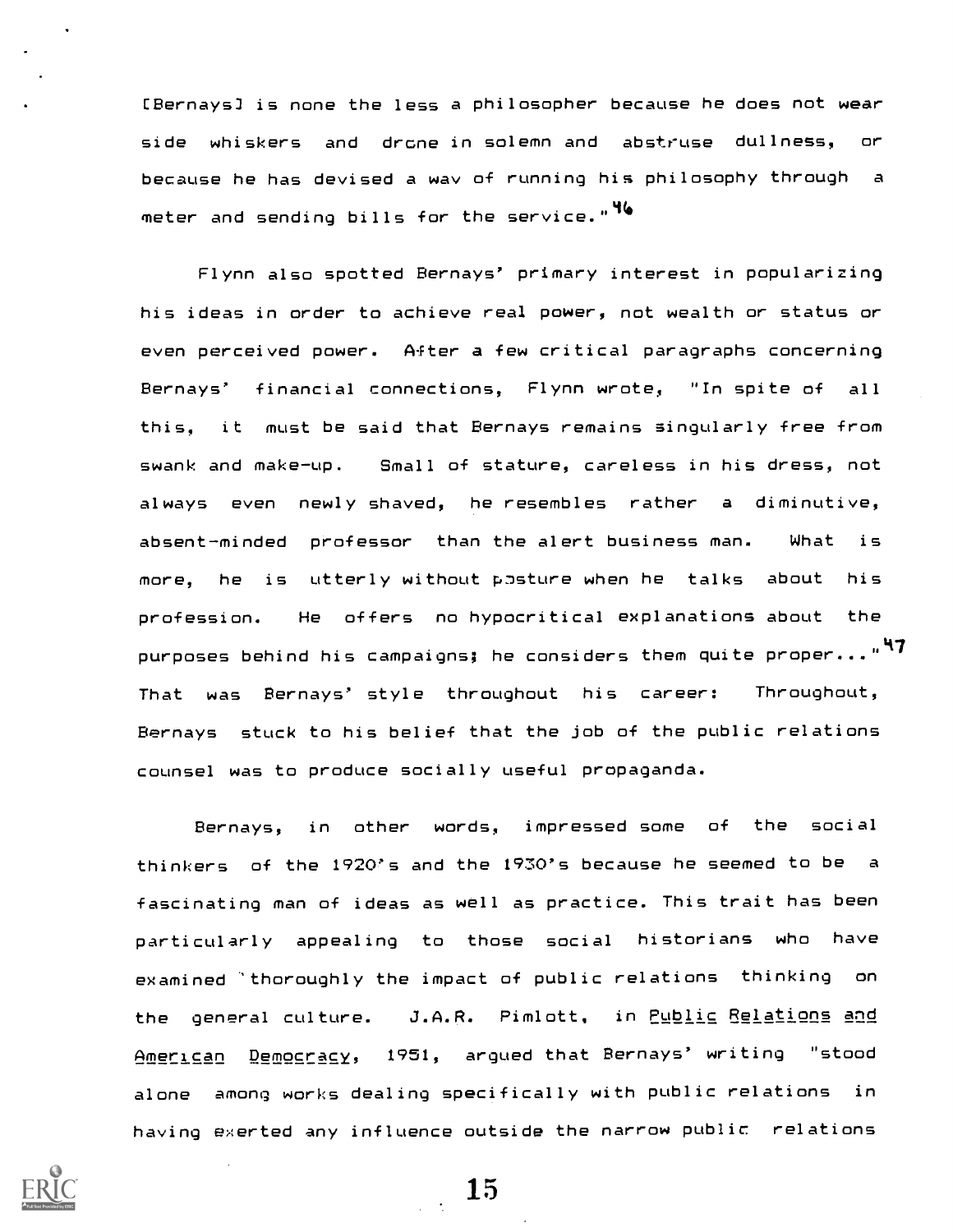4% world or much influence within it." Daniel Boorstin called Bernays' writings "among the most sophisticated, philosophically 44 self-conscious, and literate works on public relations." Harwood Childs praised Bernays for grasping the importance of group leaders in influencing the public, for stressing the vital impact of manufactured and dramatized events, and for thus understanding that publicity is only one of the multiple dimensions of public relations propaganda. S

What was often missed even by the political scientists, though, was that Bernays was not a business conservative, nor a liberty-seeking liberal, but <sup>a</sup> man with the vision of authoritarian liberalism, mixed with corporatism, that few others were able or willing to proclaim so early on. Bernays not only rode the wave of popular psychology and desire for social control, but also became a seminal thinker concerning the means of synthesizing a new, Freudian perspective on man with the older practicer of the publicists' trade. He proclaimed not just the inevitability but the centrality of propaganda techniques. A comment colorfully made in the show business newspaper  $Variety$  in</u> 1960 may be the best testimony to his effectiveness: "Bernays did a book entitled Propaganda in 1928, but in those days propaganda was considered a rare form of word-racketeering. Today you can't see the truth for the slanted stories."<sup>51</sup>

## Footnotes

1. See Ray Eldon Hiebert, Courtier to the Crowd: The Story of Ivy Lee and the Development of Public Relations (Ames, Iowa: Iowa State University Press, 1966).

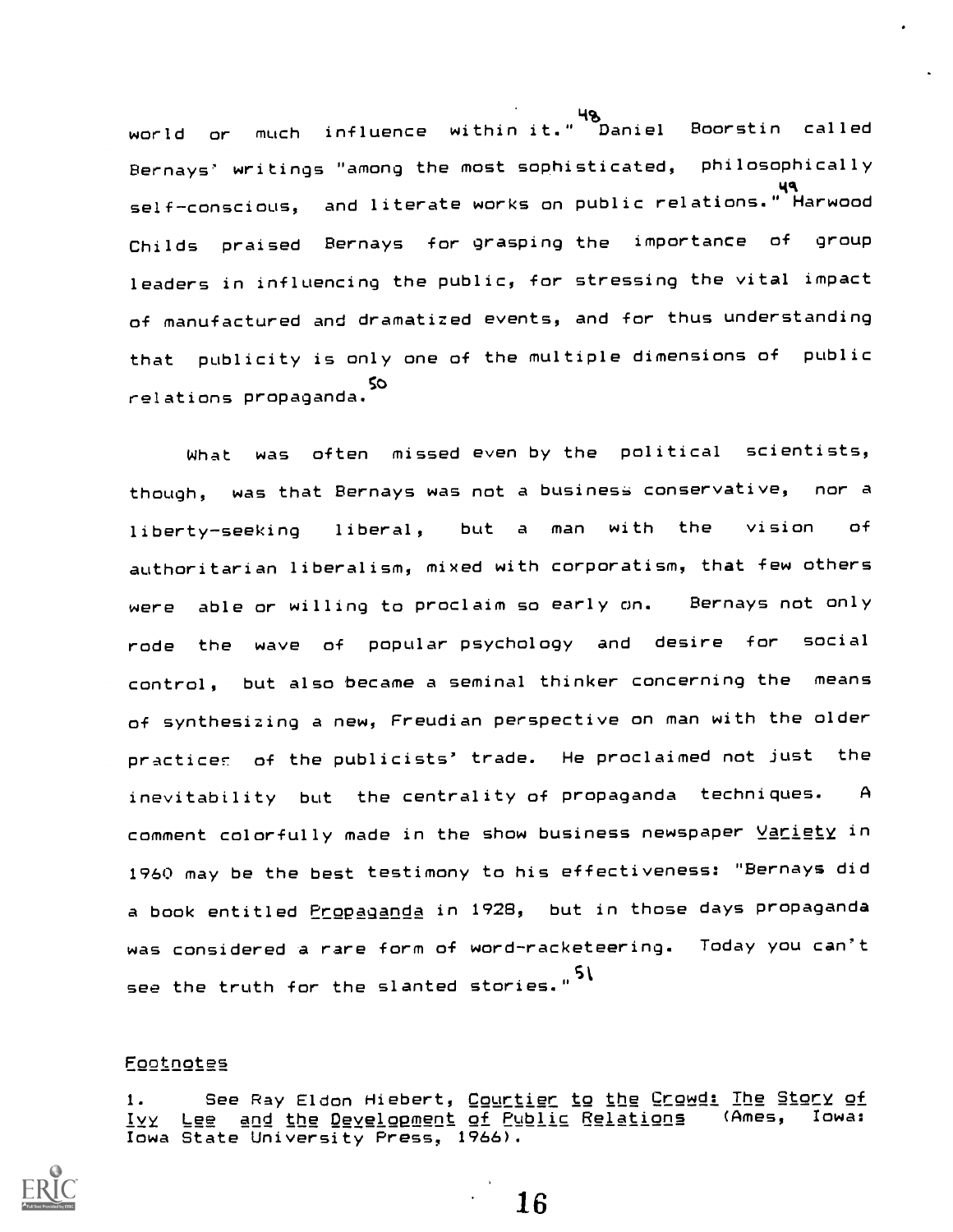$2.$ Ibid., see pp. 315-317 especially.

3. Edward L. Bernays, <u>Propaganda</u> (New York: Liveright, 1928), p. 159.

4. Bernays, "Manipulating Public Opinion: The Why and the How," The American Journal of Sociology, May, 1928, pp. 959.

5. Ibid.

6. 1.e Bookman, April, 1924, p. 188.

7, The Dial, May, 1924, p. 468.

8. Dry Goods Merchants Trade Journal, April, 1924, p. 100. Quoted in the superb bibliography compiled by Keith A. Larson, Public Relations, the Edward L. Bernayses and the American Scene (Westwood, Mass: F.W. Faxon, 1978). This volume appears to miss nothing, and often even quotes the most pertinent parts of the books and articles cited.

9. "Turning Public Opinion Your Way," Sales Management, March, 1924, pp. 648, 730.

10. The Survey, March 15, 1924, p. 714.

11. Ihe Dial, May, 1924, p. 468.

12. Ernest Gruening, "The Higher Hokum," <u>The Nation,</u> April 16, 1924, p. 450.

13. Critic and Guide, May, 1929, p. 197.

14. Henry Pringle, "Mass Psychologist," The American Mercury, February, 1930, pp. 156-157.

15. "Sea Heroes and Cigarettes," Inguiry, March, 1929, pp. 54-5.

16. Leon Whipple, "Letters and Life," The Survey, March 1, 1929, pp. 743, 747.

17. Max Freedman, ed., Roosevelt and Frankfurter: Their correspondence, 1928-1945 (Boston: Little, Brown, 1967), p. 214.

18. E.T. Hiller, Principles of Sociology (New York: Harper & Brothers, 1933), p. 621.

19. Michigan Christian Advocate, July 14, 1932, p. 6. Cited in Larson, p. 483.

20. Editor & Publisher, December 29, 1928, p. 42.

21. Ibid., September 20, 1930. p. 42.

 $\sim 10^{-11}$ 

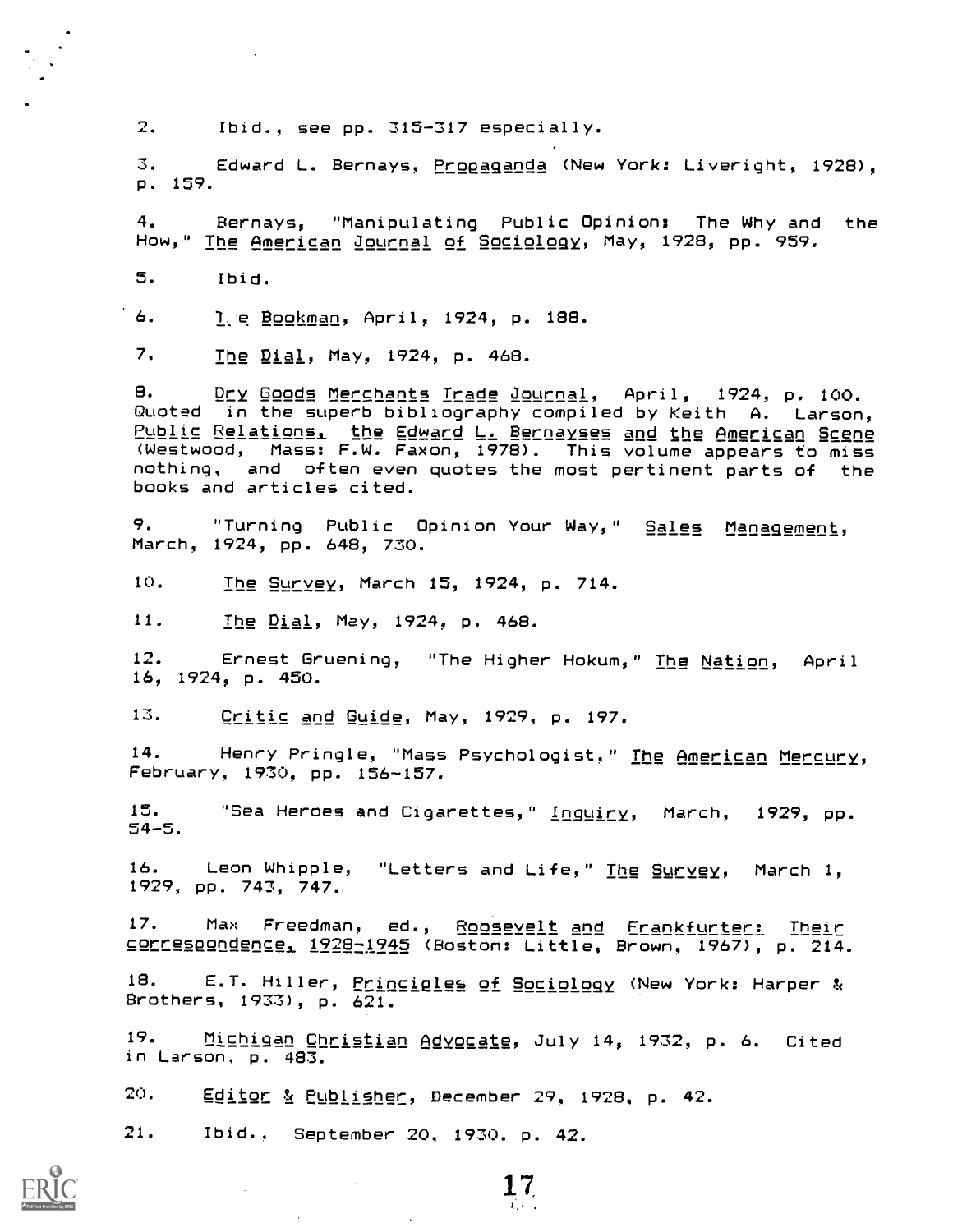Ibid., June 17, 1933, p. 40.  $22.$ 

23. Ibid., November 11, 1933, p. 44.

24. Ibid., October 26, 1929, p. 20. Some of the frustration was explicit; on December 7, 1929, Editor & Publisher included the following verses: "Eddie Bernays frames it up./ Frames what<br>up?/ Frames 'news' up./ Eddie Bernays frames 'news' up/ And up?/ Frames 'news' up./ Eddie Bernays frames 'news' makes the papers cover./ Eddie Bernays gets the cash./ Gets much cash?/ Yes, much cash./ Eddie Bernays gets large cash/ That once went into paid space." (p. 54) Still, more than greed was at stake here. An Editor & Publisher editorial of September 15, 1928, referred to Bernays as the "most audacious, blatant, ponderous, insistent of the self-styled public relations counsel 'profession,' then noted that "no matter what virtuous men Mr. Bernays or Mr. Ivy Lee or other professional propagandists may be, the device they seek to establish in public life is dangerous because it is irresponsible and is calculated to break down advertising practice, which responds to checks and balances, evolved from experience and conscience during a century of study and trial." (p. 32) Advertising has also changed its character during the past half century, and it is now difficult to be so sanguine about its prospects, but the distinction between paid space clearly marked off as advertising matter, and public relations-created "situations of reality" whir:h appear as news and carry the implicit third-party endorsement of a newspaper, is still a valid one.

25. Editor & Publisher wanted newspaper leaders to ask themselves that question. As one editorial of July 27. 1939, put it, "Perhaps someone can explain to us why it is that certain publishers who would instantly discharge a reporter for 'making news' will accept the synthetic news creations of press agents..." (p. 32)

26. William Harlan Hale, "Youth Uses Its Own Head," in Alfred M. Bingham and Belden Rodman, eds., Challenge to the New Deal (New York: Falcon Press, 1934), p. 212.

27. Ernest F. Henderson, "Public Utilities -- Our 'New Deal' Devils," Barron's Weekly, August 12, 1935, p. 11.

28. Opinion, November, 1934, p. 35.

29. Editor & Publisher, September 14, 1935, pp. 8, 37. In 1,5, also, an Editor & Publisher editorial writer could not resist getting off another timely zinger: "Eddie Bernays proposes <sup>a</sup> cabinet office of Secretary of Public Relations. Goebbels is our candidate. (February 23, 1935, p. 36).

30. "Untrammeled Press," Life, September, 1933, p. 12. Quoted in Larson, p. 474.

31. Bulletin of the Financial Advertisers Association, July,

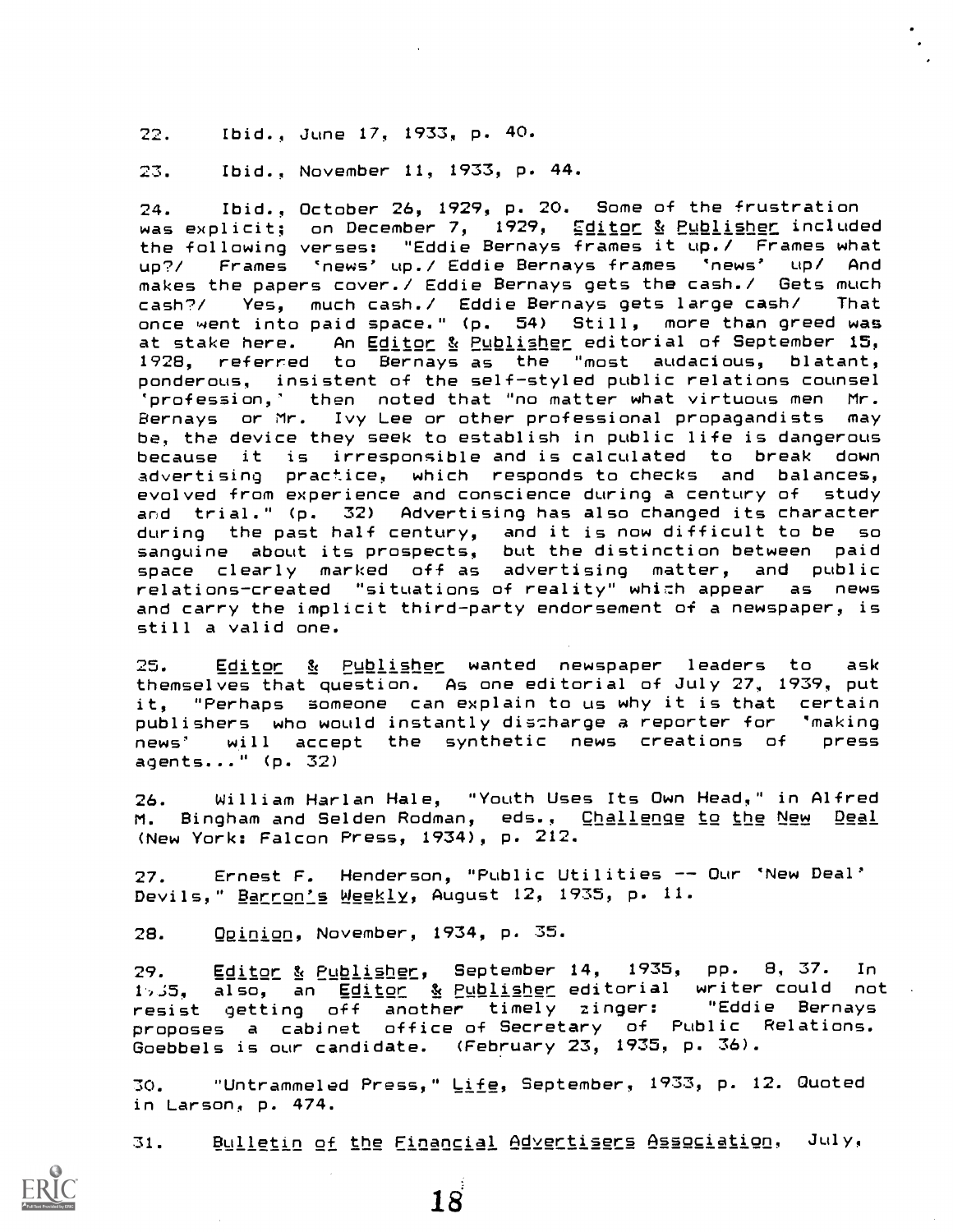1935. Quoted in Larson, p. 377.

32. "Public Relations -- First in the Order of Business," Business Week, January 23, 1937, pp. 32, 36.

33. John B. Kennedy, "The Trumpeters' Trade," The Commentator, December, 1938, p. 37.

34. S.H. Walker and Paul Sklar, Business Finds Its Voice: Management's Effort to Sell the Business Idea to the Public (New York: Harper and Brothers, 1938), pp. 26-27.

35. Newsweek, February 3, 1947, p. 61.

36. "The Musician's Relation to the Public," Etude, April, 1936, pp. 209, 256. See also May, 1936, p. 292.

37. Maxine Block, ed., Current Biography: Who's News and Why: 1942 (New York: H.W. Wilson, 1942), p. 76.

38. Thomas C. Cochran and William Miller, The Age of Enterprise: A Social History of Industrial America (New York: Macmillan, 1942), p. 310.

39. Advertising Age, February 21, 1944, p. 39.

40. The Bernays paradigm, like much recent liberal thought which argues that need for greater political centralization, is based on a thorough-going historicism. Bernays emphasized that in a large scale society there were only two choices: manipulation or social chaos. He saw history moving in a certain direction and public relations practitioners obligated to climb on the locomotive. Like Karl Mannheim, who did not allow for the possibility that large scale societies could avoid <sup>a</sup> central planning mechanism--- for Mannheim, the choice was only between<br>good planning and bad --- so Bernays would not allow the good planning and bad -- so Bernays would not allow the possibility that true reality might reign; he could only emphasize that the choice was between construction of socially useful "situations of reality" and those natural realities which would lead to social chaos. In that sense he was very much in tune with Spengler, who closed his dismal book on the West's decline with the statement, "We have not the freedom to react to this or that, but the freedom to do the necessary or to do nothing. And a task that historic necessity has set  $\frac{\omega i}{\omega i}$  be accomplished with the individual or against him."

41. Bernays, Plain Talk to Liberals (New York: E.L. Bernays, 1945); Take Your Place at the Peace Table (New York: International Press, 1945).

- 42. American Political Science Review, August, 1945, pp. 818- 820.
- 43. Ibid.



 $\sim$  19